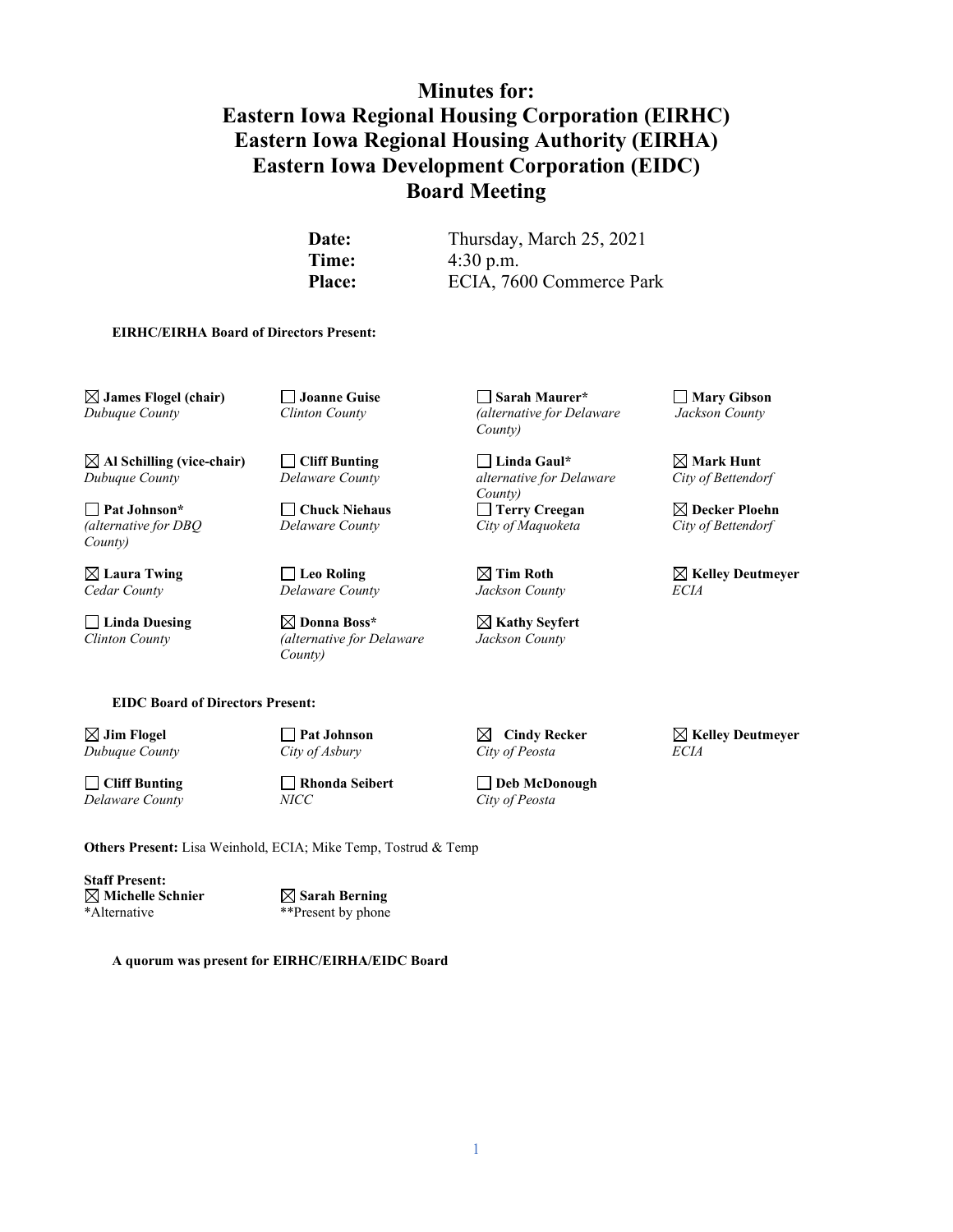# **Call to Order**

The EIRHA, EIRHC and EIDC Board meeting was called to order at 4:40 p.m. by Board Chair, James Flogel. Introductions were made at this time.

# **Review and Approve Minutes of EIRHA, EIRHC and EIDC January 21, 2021 meeting**

Motion by Twing, second by Boss to approve the minutes from the EIRHA, EIRHC and EIDC January 21, 2021 meeting. The motion passed unanimously.

# **Review and Approve Public Housing and Section 8 HCV program expenditures for January and February 2021**

Schnier began by reviewing the cash account balances for Section 8 HCV, Public Housing, Corporation, Mainstream Voucher, Foster Youth Initiative – TPV, TBRA and Housing Trust Fund as of March 16, 2021.

Disbursements for January and February Public Housing include the following highlighted expenditures: \$5,448.86 to ServPro of Dubuque for fire and smoke restoration; \$7.61 to Tipton Conservative for notice of public hearing; \$7.30 to DeWitt Observer for notice of public hearing; \$7.04 to Maquoketa Sentinel-Press for notice of public hearing; \$507.43 to Bellevue Herald-Leader for advertising and notice of public hearing; \$109 to AAA for staff membership renewal.

She continued with January and February Section 8 HCV expenditures highlighting the following: \$7.61 to Tipton Conservative for notice of public hearing; \$7.96 to Monticello Express for notice of public hearing; \$7.29 to DeWitt Observer for notice of public hearing; \$11.45 to Quad City Times for notice of public hearing; \$7.19 to Dyersville Commercial for notice of public hearing; \$7.04 to Maquoketa Sentinel-Press for notice of public hearing; \$7.24 to Bellevue Herald-Leader for notice of public hearing

Motion by Hunt, second by Twing to approve Public Housing and Section 8 HCV program expenditures for January and February 2021. The motion passed unanimously.

### **Review and Approve EIRHA Annual Plan (including Capital Fund Program Annual Statement and Budget) – EIRHA Resolution #1-2021 and Civil Rights Certification**

Schnier said that every year EIRHA is required by HUD to update their Annual Plan. Schnier reviewed the contents of the Annual Plan with the Capital Fund Program Statement and Budget, with the board members. Schnier stated that there were no changes made to the Annual Plan from the prior year.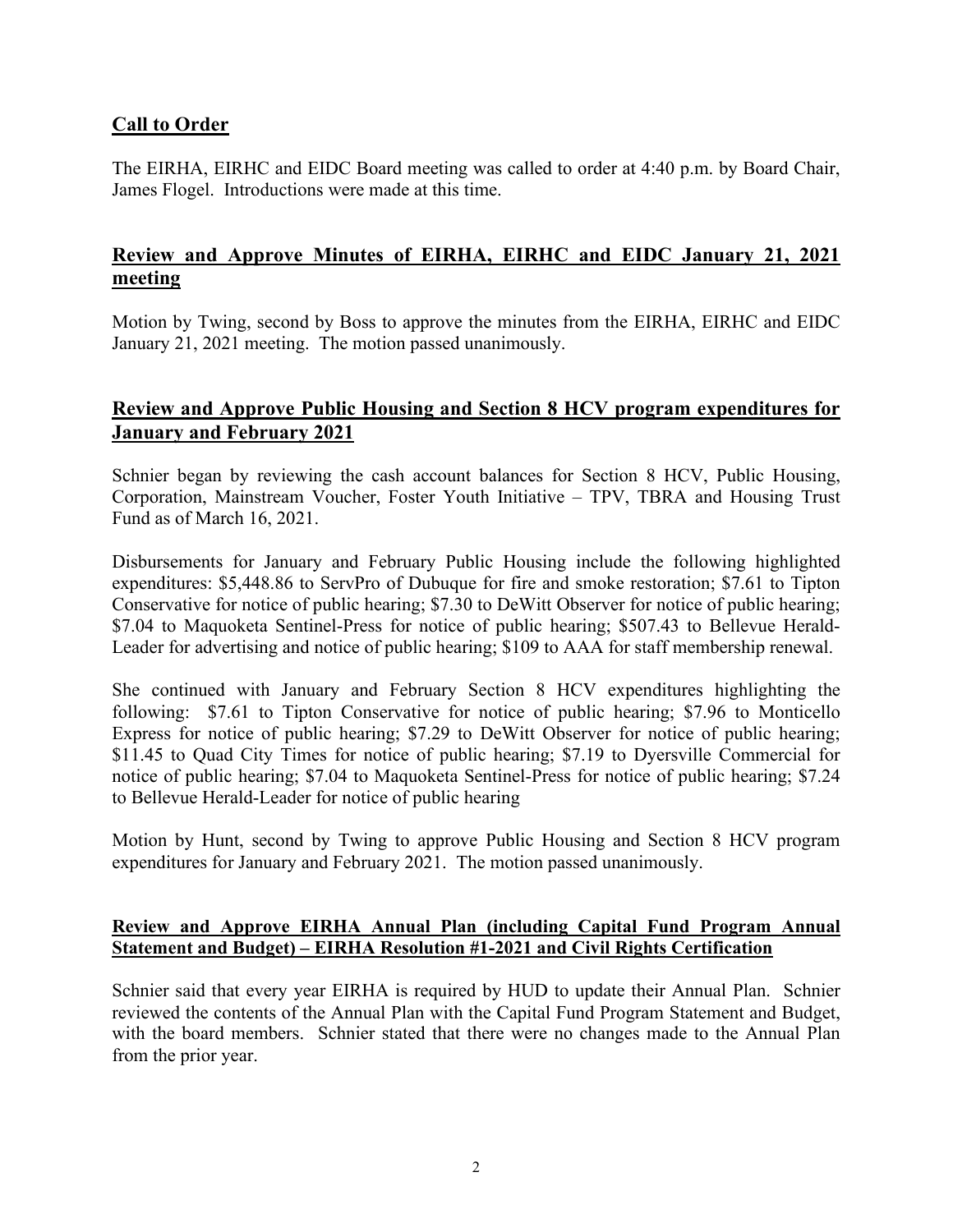Schnier informed the Board a Public Hearing was held for the 5 Year Plan, and no comments from the public were received.

Motion by Roth, second by Twing to approve EIRHA Annual Plan (including Capital Fund Program Annual Statement and Budget) – EIRHA Resolution #1-2021 and Civil Rights Certification. The motion passed unanimously.

#### **Review and Approve FY '22 Public Housing Budget – EIRHA Resolution #2-2021**

Schnier detailed the proposed FY '22 Public Housing Budget – EIRHA Resolution #2-2021, for the 164 Public Housing units, to the board members. Total projected operating income is \$497,250 with total projected operating expenditures at \$829,400, leaving a deficit of (\$332,150). The infusion of Operating Subsidy funds is projected at \$370,000; this would then result in an estimated FY '22 bottom line surplus of \$37,850 with a final projected Operating Reserve balance of \$325,849.

Motion by Boss, second by Ploehn to approve FY '22 Public Housing Budget – EIRHA Resolution #2-2021. The motion passed unanimously.

#### **Review and Approve updated income limits – EIRHA Resolution #3-2021.**

Schnier stated HUD has not yet published the new income limits, therefore this will have to be table until the next meeting.

# **Review and Approve Section 8 Voucher Utility Allowance Schedule – EIRHA Resolution #4-2021**

Schnier presented the Section 8 Housing Choice Voucher Utility Allowance Schedule – EIRHA Resolution #4-2021 to the board members. She indicated that every year EIRHA is required by HUD to review the utility allowances for the Section 8 HCV Program and in areas where there is a 10% change or more in the utility rates, that appropriate adjustments are made. There were some rate changes, so adjustments were made which will be effective July 1, 2021.

Motion by Twing, second by Hunt to approve the Section 8 Voucher Utility Allowance Schedule – EIRHA Resolution #4-2021. The motion passed unanimously.

# **Review and Approve Public Housing Utility Allowance Schedule – EIRHA Resolution #5-2021**

Schnier presented the Public Housing Utility Allowance Schedule – EIRHA Resolution #5-2021. She indicated that every year EIRHA is required by HUD to review the utility allowances for the Public Housing Program and in areas where there is a 10% change or more in the utility rates,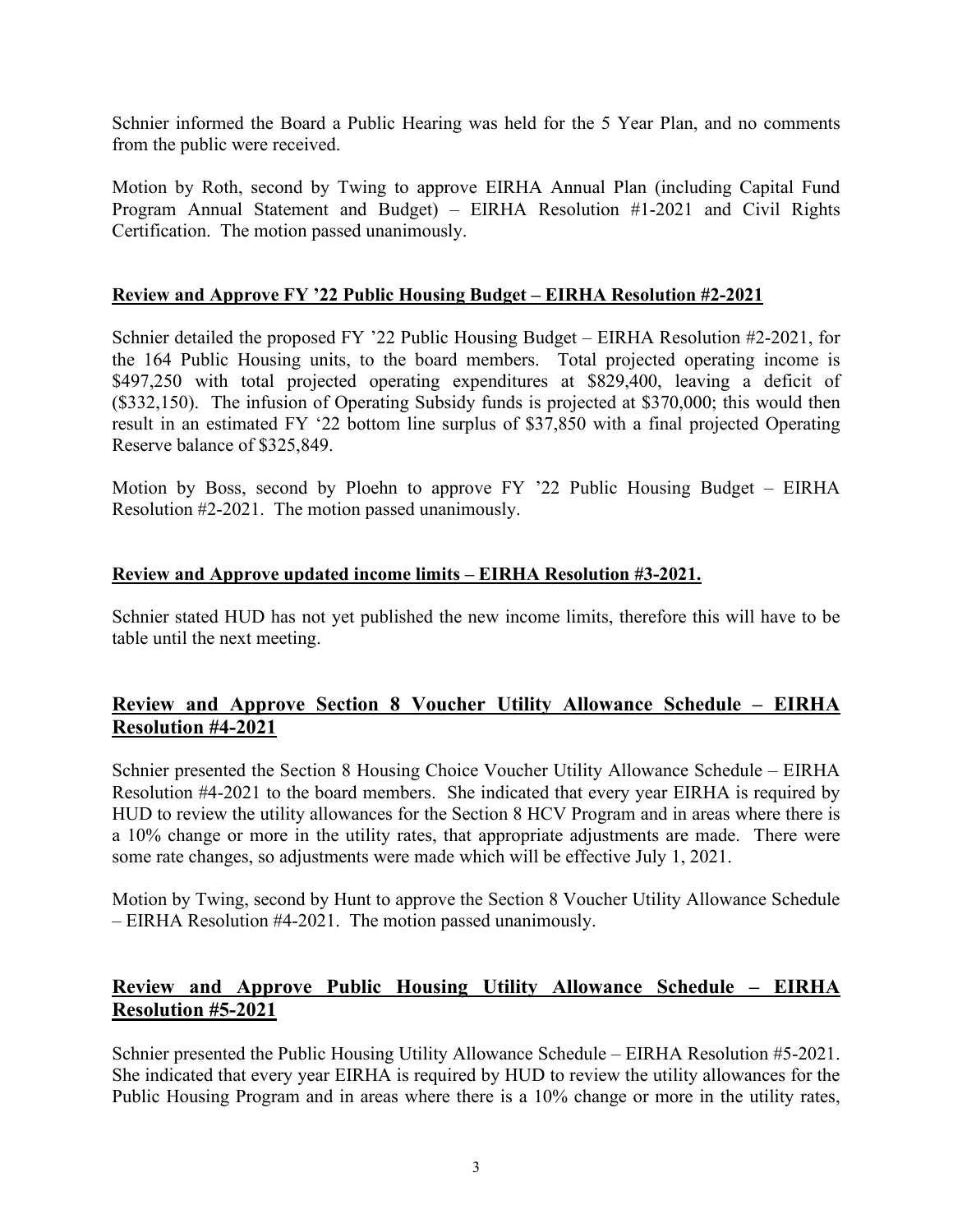that appropriate adjustments are made. There were some rate changes, so adjustments were made which will be effective July 1, 2021.

Motion by Ploehn, second by Boss to approve the Public Housing Utility Allowance Schedule – EIRHA Resolution #5-2021. The motion passed unanimously.

# **Review and Approve Mainstream Voucher Program expenses for January and February 2021**

Schnier reviewed the January and February expenditures for Mainstream Vouchers, indicating there were no other unusual expenditures.

Motion by Boss, second by Ploehn to approve the Mainstream Voucher expenditures for January and February 2021. The motion passed unanimously.

### **Review Foster Youth to Independence expenditures for January and February 2021**

Schnier reviewed January and February expenditures for Foster Youth to Independence, indicating there were no expenditures yet for this program.

#### **Review and Approve Contracts**

There were no contracts that required approval.

#### **Review and Approve EIRHC USDA program expenditures for January and February 2021**

Schnier reviewed January and February expenditures for EIRHC USDA, indicating there were no unusual expenditures.

Motion by Twing, second by Schilling to approve the EIRHC USDA program expenditures for January and February 2021. The motion passed unanimously.

# **Review and Approve FY'2022 Operating Budgets – Grand Mound and Worthington**

Schnier presented the Grand Mound budget for FY'2022 with the projected cash sources of \$24,478, the cash uses of \$24,464 resulting in a total net cash surplus of \$14. Current cash on hand is \$1,763. A proposed rent increase of \$10.00 per month for Grand Mound has been requested for approval from USDA. The projected operating reserve account ending balance is \$21,225. The utility allowance for Grand Mound will remain at \$83.00.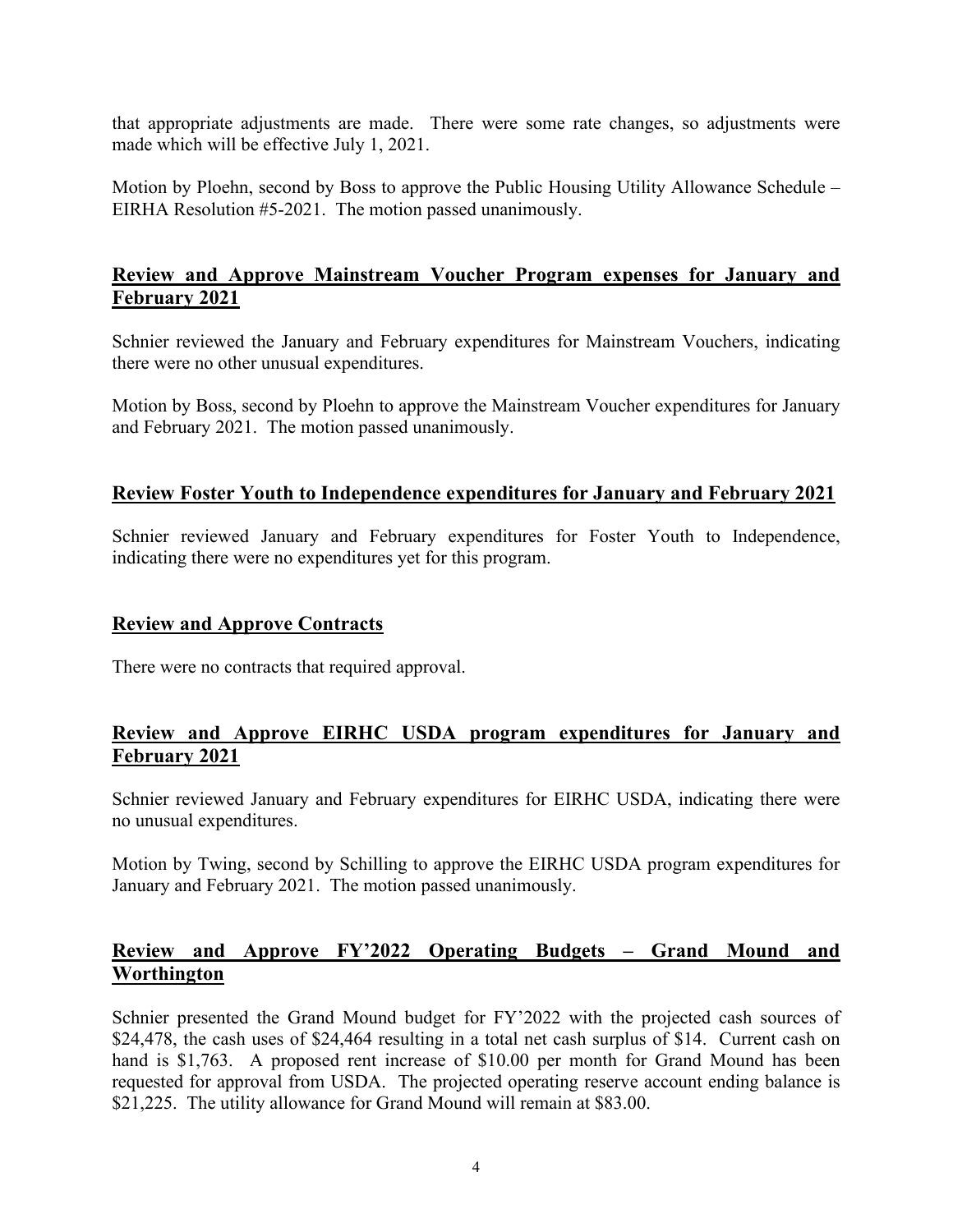She then reviewed the Worthington budget for FY'2022 with the projected cash sources of \$16,899, the cash uses of \$16,850 resulting in a total net cash surplus of \$49. Current cash on hand is \$8,731. A proposed rent increase of \$10.00 per month for Worthington has been requested for approval from USDA. The projected operating reserve account ending balance is \$11,098. The utility allowance for Worthington will remain at \$78.00.

Motion by Schilling, second by Hunt to approve the FY'2022 Operating Budgets – Grand Mound and Worthington. The motion passed unanimously.

# **Review and Sign Identity of Interest Certification for USDA properties**

Schnier reviewed the Identity of Interest form with the board members for the USDA properties of Grand Mound and Worthington. By signing the form, board members indicate they do not have a conflict of interest with either of the USDA properties. Since the meeting was conducted via Zoom, due to COVID-19, board members will sign and return these forms.

# **Review and Approve EIRHC Evergreen Meadows and Asbury Meadows program expenditures for January and February 2021**

Schnier presented the EIRHC Evergreen Meadows expenditures for January and February 2021, which include the following cash disbursements that totaled \$2,845 to CWCRH for professional services; \$4,915 to Building Works USA for mold remediation; \$9,734 to Steamatic for mold remediation. All other cash disbursements were routine expenditures.

Schnier went on to further explain the mold remediation, indicating that a unit at Evergreen Meadows had mold. The family was relocated, at the expense of the EIRHC until the unit was remediated. Unfortunately, the family chose to file a claim in small claims court for damages they felt that they incurred during this time. This was settled out of court for \$5,100 and the family signed a release preventing any future claims.

Schnier presented on the EIRHC Asbury Meadows expenditures for January and February 2021 highlighting the cash disbursements of \$1,466.50 to CWCRH for professional services and \$80.47 to Comelec Services for service on camera.

Motion by Twing, second by Ploehn to approve the EIRHC Evergreen Meadows program expenditures for January and February 2021. The motion passed unanimously.

# **Review and Approve EIRH TC Corp program expenditures for January and February 2021**

Schnier reviewed the EIRH TC Corp expenditures for January and February noting there were no unusual EIRH TC Corp expenditures.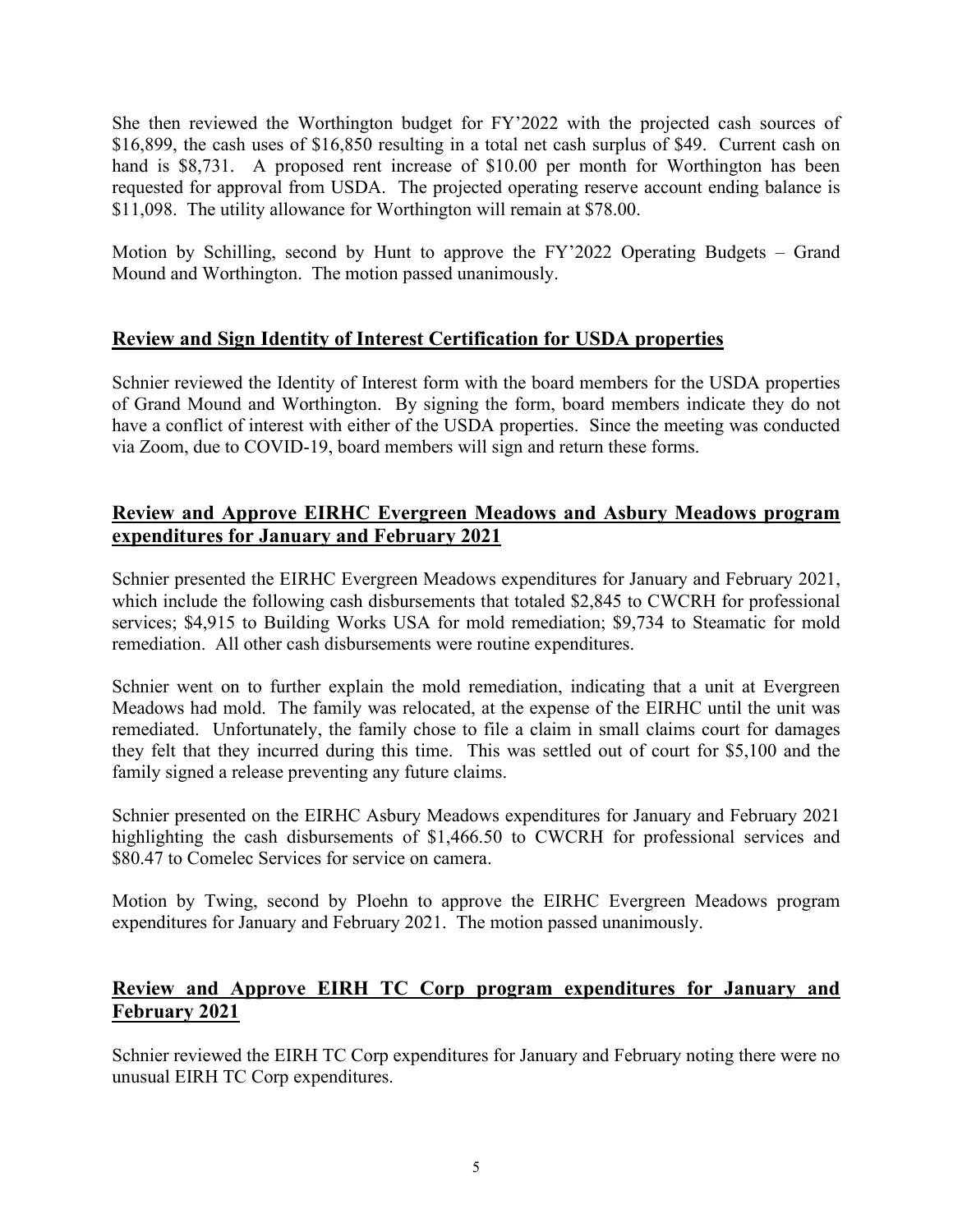Motion by Schilling, second by Hunt to approve EIRH TC Corp program expenditures for January and February 2021. The motion passed unanimously.

#### **Review and Approve Asbury Meadows Tax Credit 2020 audit**

Mike Temp, auditor from Tostrud & Temp SC, presented the Asbury E.I.R.P., L.L.L.P. (Asbury Meadows) audit from 2020 to the board members. Temp detailed the balance sheet and statement of operations including a comparison from 2019; and continued with the Partners Equity, Statements of Cash Flows, Notes to Financial Statements and Supplementary Information. The letter to the board members from Tostrud and Temp indicated no disagreements, misunderstandings, misstatements or any difficulties with staff in completing the audit.

Motion by Twing, second by Schilling to approve the Asbury Meadows Tax Credit 2020 audit. The motion passed unanimously.

# **Review and Approve Tenant Based Rent Assistance Expenditures for January and February 2021**

Schnier stated there were no unusual TBRA expenditures for the months of January and February.

Motion by Ploehn, second by Boss to approve the Tenant Based Rent Assistance Expenditures for January and February 2021. The motion passed unanimously.

#### **Review Tenant Based Rent Assistance Derecho expenditures for January and February 2021**

Schnier stated there were no TBRA-Derecho expenditures for the months of January and February.

Schnier indicated talk that due to the Derecho occurring in August 2020 and due to an IFA lawsuit, they were not able to expend any funds until seven months after the storm. As a result, there were no families needing assistance. IFA staff met with the three agencies that were awarded funding and were going to check to see if the TBRA Derecho funds could be used for clients who have also been affected by COVID-19. Staff are currently waiting for IFA approval on this. If it is not approved, the grant will go back to IFA.

### **Other Business**